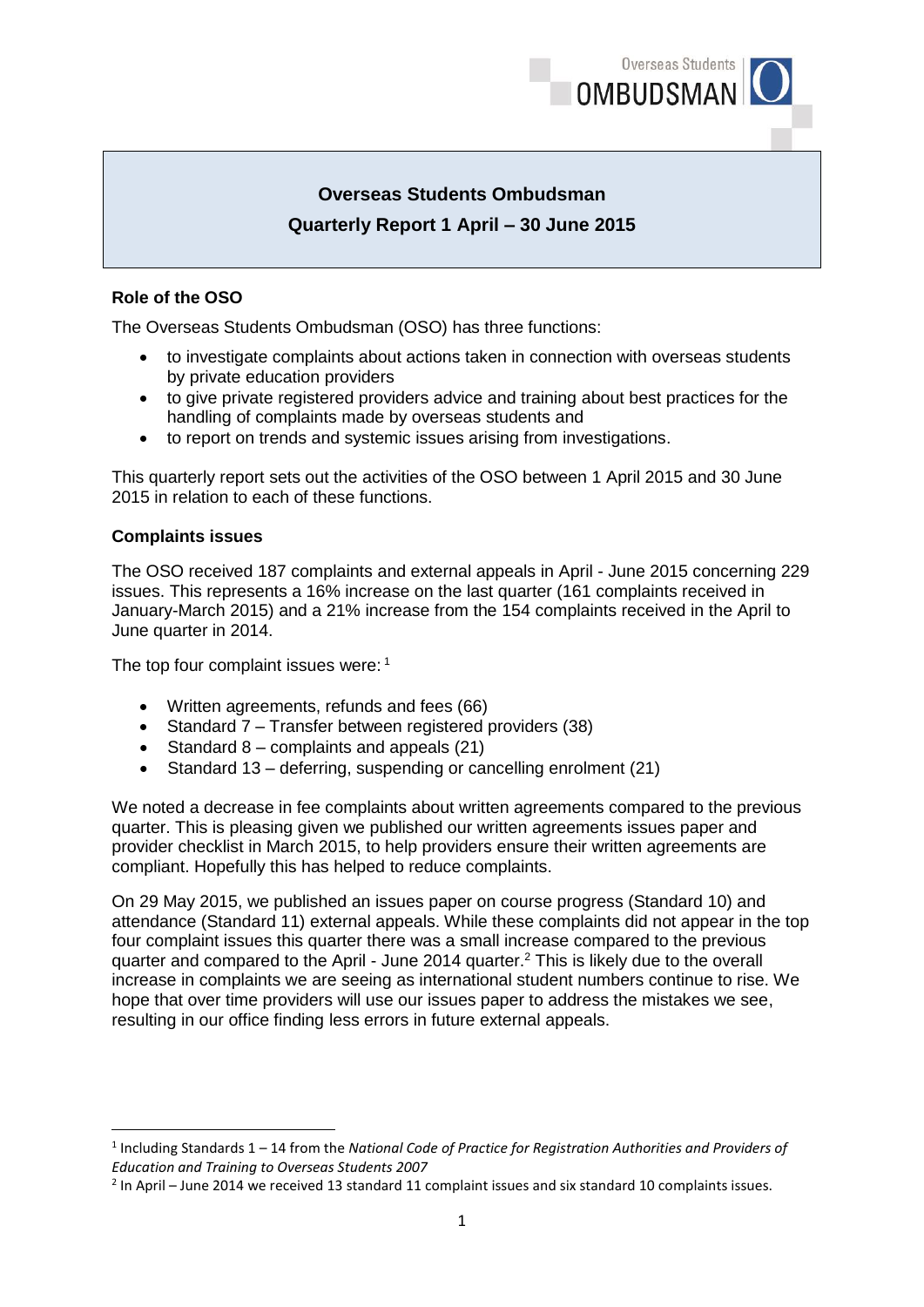

In this quarter we saw an increase in complaints about transfers between providers although this appears to be due to the time of year as transfer complaints were the leading complaint type in the same quarter in 2014.

Complaints about deferments, suspension or cancellation of enrolment increased compared to the last quarter and the same quarter last year, as did complaints about provider's complaint handling processes. We will undertake further analysis of these complaints to identify any systemic issues or trends.

#### **Complaints issues by education sector**

**.** 

We continued to receive most complaints about Vocational Education and Training (VET) courses followed by Higher Education and English Language Intensive Courses for Overseas Students (ELICOS). We received one complaint each relating to a schools or nonaward course.

For VET complaints, external appeals from students about to be reported for unsatisfactory course progress or attendance were the top issues. For Higher Education, transfers between providers and refunds were the top two issues. For ELICOS, attendance external appeals and complaints about deferring, suspending or cancelling enrolment were highest.

## **Complaints received about private providers 1 April – 30 June 2015 <sup>3</sup>**

|                        | Closed                 | Closed without investigation | 101 |
|------------------------|------------------------|------------------------------|-----|
| Complaints<br>received | 121                    | Investigated and closed      | 20  |
| 187                    | Still open             | Under assessment             | 23  |
| 66                     | Investigation underway | 43                           |     |

<sup>&</sup>lt;sup>3</sup> Complaints data generated from the Overseas Students Ombudsman's complaint management system, Resolve. Data on number of providers by State/Territory and

main course sector provided by the Department of Education from the *Provider Registration and International Student Management System* (PRISMS)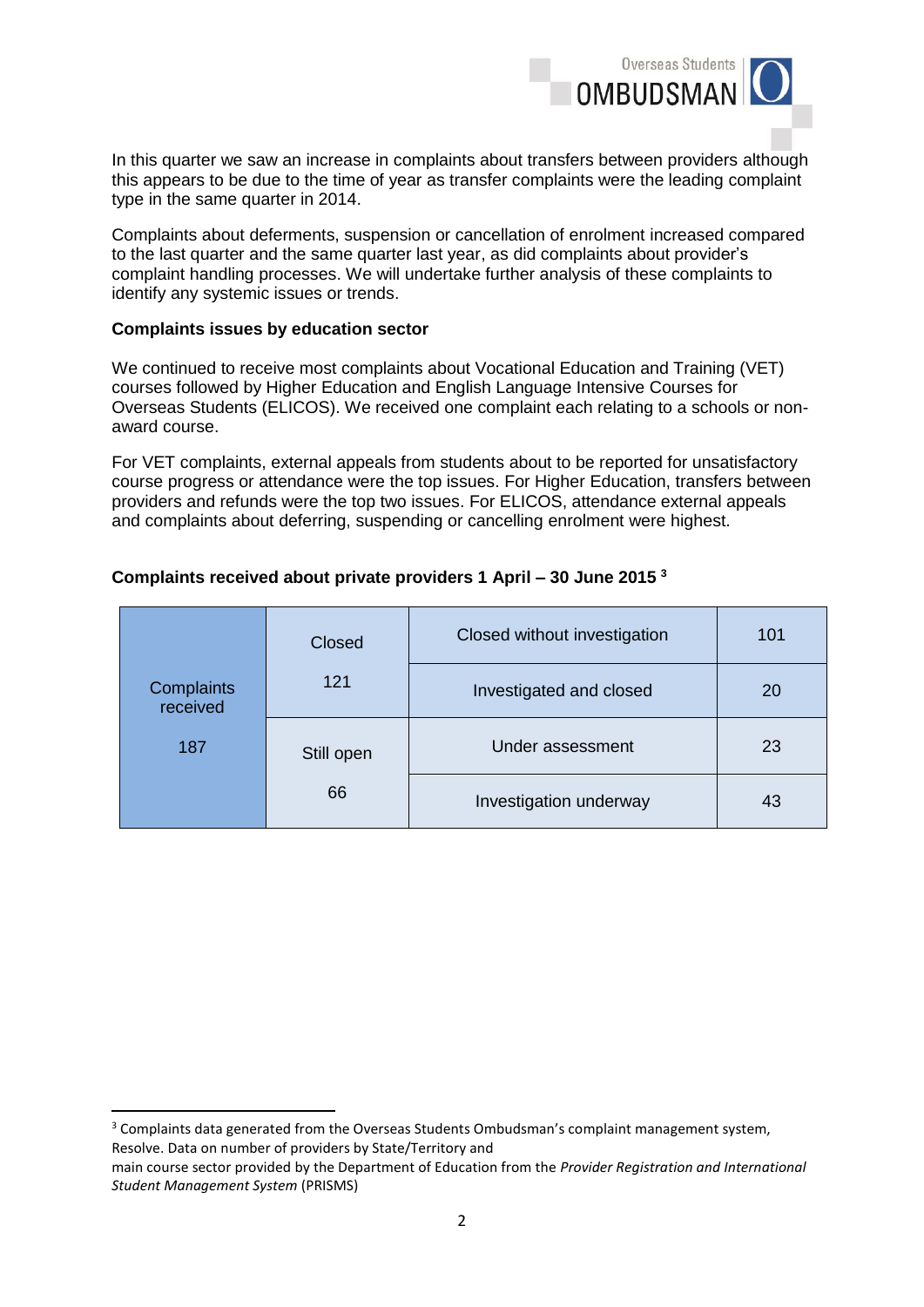

# **Complaint issues received April to June 2015 compared to previous quarter**

| <b>Issue type</b>                                           | April - June 2015<br>quarter | <b>Jan - March 2015</b><br>quarter |
|-------------------------------------------------------------|------------------------------|------------------------------------|
| Fee/Refund/Written Agreement                                | 66                           | 64                                 |
| Standard 7 - transfer between registered providers          | 38                           | 22                                 |
| Standard 8 - complaints and appeals                         | 21                           | 8                                  |
| Standard 13 - deferring, suspending or cancelling enrolment | 21                           | 10                                 |
| Standard 10 - monitoring course progress                    | 14                           | 12                                 |
| Standard 11 - monitoring attendance                         | 14                           | 9                                  |
| Grades/assessment                                           | 10                           | 9                                  |
| Out of jurisdiction to investigate (OOJ) 4                  | $\overline{7}$               | 2                                  |
| Standard 14 - staff capability, resources, premises         | $\overline{7}$               | $\overline{4}$                     |
| Graduation completion certificate                           | 5                            | 5                                  |
| Academic transcript                                         | 5                            | $\overline{2}$                     |
| <b>Discipline</b>                                           | 4                            | 1                                  |
| Standard 4 - education agents                               | 3                            | $\overline{2}$                     |
| Provider default                                            | $\overline{2}$               | 3                                  |
| Standard 1 - marketing information and practices            | 2                            | 3                                  |
| Standards for VET accredited courses <sup>5</sup>           | $\overline{2}$               | $\mathbf{1}$                       |
| Higher education standards framework                        | $\overline{2}$               | $\mathbf{1}$                       |
| Standard 2 - student engagement before enrolment            | $\overline{2}$               | $\overline{2}$                     |
| Work placement/experience                                   | $\overline{1}$               | $\overline{2}$                     |
| Employment                                                  | 1                            | $\overline{0}$                     |
| Standard 9 - completion within expected duration            | 1                            | 1                                  |
| Standard 12 - course credit                                 | 1                            | 5                                  |
| Bullying or harassment                                      | $\overline{0}$               | 1                                  |
| <b>Overseas Student Health Cover</b>                        | $\overline{0}$               | $\overline{2}$                     |
| Standard 5 - younger students                               | $\overline{0}$               | $\Omega$                           |
| Standard 6 - student support services                       | $\overline{0}$               | $\overline{0}$                     |
| <b>TOTAL</b>                                                | 229                          | 172                                |

**.** 

<sup>&</sup>lt;sup>4</sup> Out of jurisdiction means the provider was in jurisdiction but the student was out of jurisdiction because they were not on or did not previously hold a student visa or the issue complained about was out of jurisdiction e.g. discrimination, employment or privacy issues.

<sup>5</sup> Vocational Education and Training sector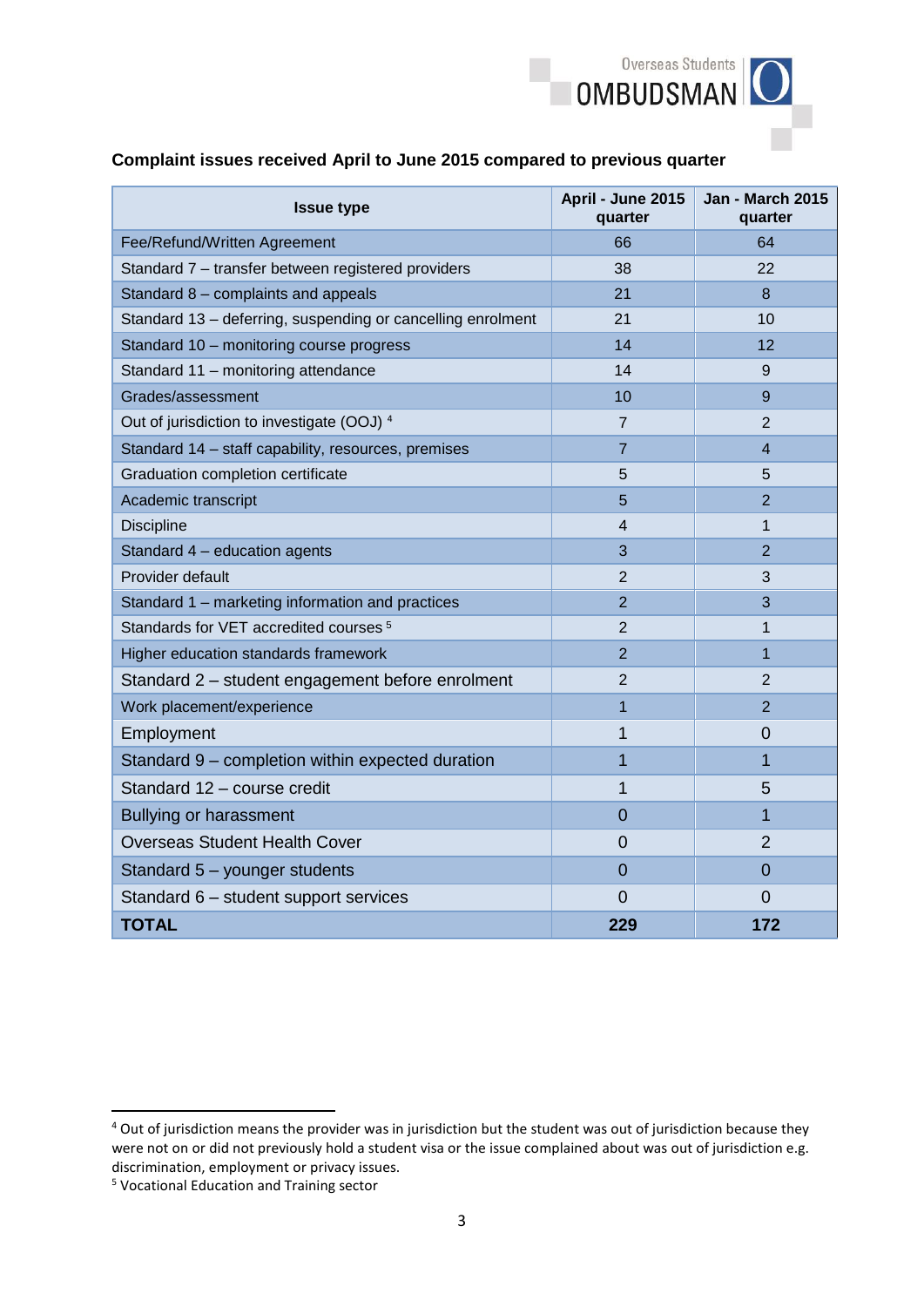

## **Complaints investigated and closed by education sector 1 April – 30 June 2015**

| <b>Sector</b>           | <b>Investigations</b><br>completed per<br>sector | <b>Previous quarter</b><br>investigations<br>completed per<br>sector per sector | <b>Number of providers in</b><br><b>OSO</b> jurisdiction by<br><b>PRISMS 'main course</b><br>sector' |
|-------------------------|--------------------------------------------------|---------------------------------------------------------------------------------|------------------------------------------------------------------------------------------------------|
| ELICOS <sup>6</sup>     | $12 \overline{ }$                                | 6                                                                               | 96                                                                                                   |
| <b>Higher Education</b> | 16                                               | 17                                                                              | 71                                                                                                   |
| Non-Award/other         |                                                  | $\Omega$                                                                        | 9                                                                                                    |
| <b>VET</b>              | 26                                               | 19                                                                              | 383                                                                                                  |
| <b>Schools</b>          |                                                  | 3                                                                               | 394                                                                                                  |
| <b>TOTAL</b>            | 56                                               | 45                                                                              | 953                                                                                                  |

## **Issues investigated and closed – ELICOS**

#### 12 ELICOS complaints investigated and closed with 16 issues

| <b>Issue</b>                                                | <b>Number of Issues</b> |
|-------------------------------------------------------------|-------------------------|
| Standard 11 - monitoring attendance                         |                         |
| Standard 13 - deferring, suspending or cancelling enrolment |                         |
| Provider refunds                                            |                         |
| Standard 10 - monitoring course progress                    |                         |
| Standard 2 - student engagement before enrolment            |                         |
| <b>TOTAL</b>                                                | 16                      |

#### **Issues investigated and closed – Higher Education**

#### 16 Higher Education complaints investigated and closed with 25 issues

| <b>Issues</b>                                          | <b>Number of issues</b> |
|--------------------------------------------------------|-------------------------|
| Standard 7 - transfer between registered providers     |                         |
| Provider refunds                                       | 5                       |
| Standard 10 - monitoring course progress               |                         |
| Standard 8 - complaints and appeals                    | 3                       |
| Standard 1 – marketing information and practices       |                         |
| Standard 3 – formalisation of enrolment (fee disputes) |                         |
| Standard 11 - monitoring attendance                    |                         |
| <b>TOTAL</b>                                           | 25                      |

## **Issues investigated and closed – VET Sector**

26 complaints investigated and finalised with 41 issues

| <b>Issue</b>                             | <b>Number of issues</b> |
|------------------------------------------|-------------------------|
| Standard 10 - monitoring course progress |                         |
| Standard 11 – monitoring attendance      |                         |

<sup>6</sup> English Language Intensive Courses for Overseas Students

**.**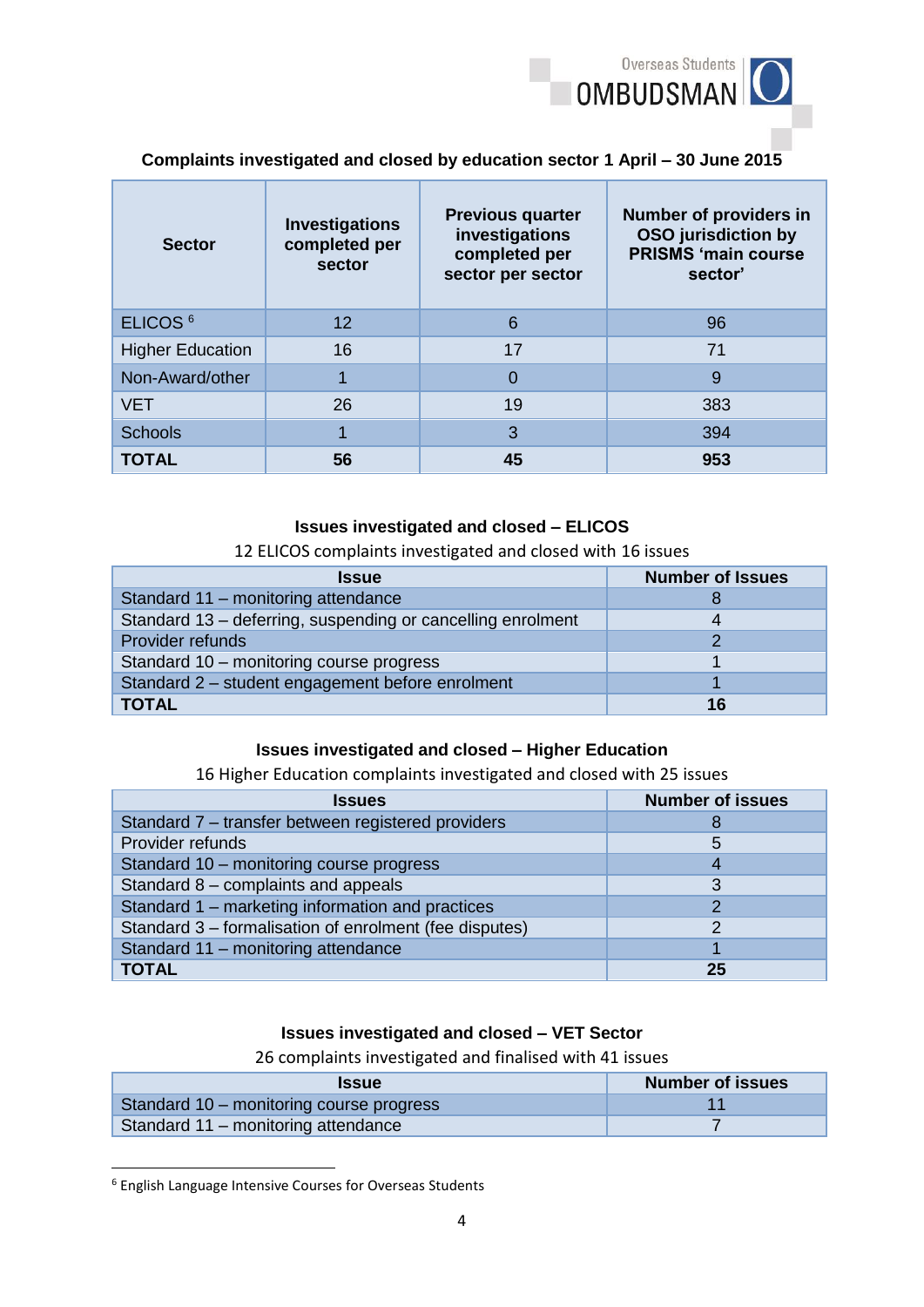| Provider refunds                                            |  |
|-------------------------------------------------------------|--|
| Standard 7 - transfer between registered providers          |  |
| Standard 13 - deferring, suspending or cancelling enrolment |  |
| Standard 8 - complaints and appeals                         |  |
| <b>Graduation completion certificates</b>                   |  |
| Standard 14 - staff capability, resources, premises         |  |
| Standard 4 - education agents                               |  |
| Standards for VET accredited courses                        |  |
| <b>TOTAL</b>                                                |  |

| <b>State/Territory</b>              | <b>Number of</b><br>complaints<br>received | Last quarter   | <b>Number of CRICOS</b><br>registered providers<br>in OSO jurisdiction |
|-------------------------------------|--------------------------------------------|----------------|------------------------------------------------------------------------|
| <b>New South Wales</b>              | 70                                         | 69             | 260                                                                    |
| Victoria                            | 58                                         | 74             | 238                                                                    |
| Queensland                          | 21                                         | 9              | 233                                                                    |
| Western Australia                   | 18                                         | 9              | 83                                                                     |
| <b>Australian Capital Territory</b> | 3                                          | $\overline{2}$ | 11                                                                     |
| South Australia                     | $\overline{2}$                             | 3              | 82                                                                     |
| <b>Northern Territory</b>           |                                            | 0              | 5                                                                      |
| <b>National</b>                     | $\Omega$                                   | $\Omega$       | 31                                                                     |
| Tasmania                            | ი                                          | $\Omega$       | 10                                                                     |
| <b>Total</b>                        | 173                                        | 161            | 953                                                                    |

# **All complaints received by State and Territory**

## **Complaints transferred by the OSO to another authority**

Under s 19ZK of the *Ombudsman Act 1976*, the OSO must transfer a complaint to another statutory complaint handler if it could be more effectively dealt with by that complaint handler.

The OSO transfers complaints about the quality of the education provider's teaching, staff or facilities to an appropriate regulator such as the Australian Skills Quality Authority (ASQA). The OSO transfers complaints about provider defaults and provider refunds in visa refusal cases to the Tuition Protection Service (TPS).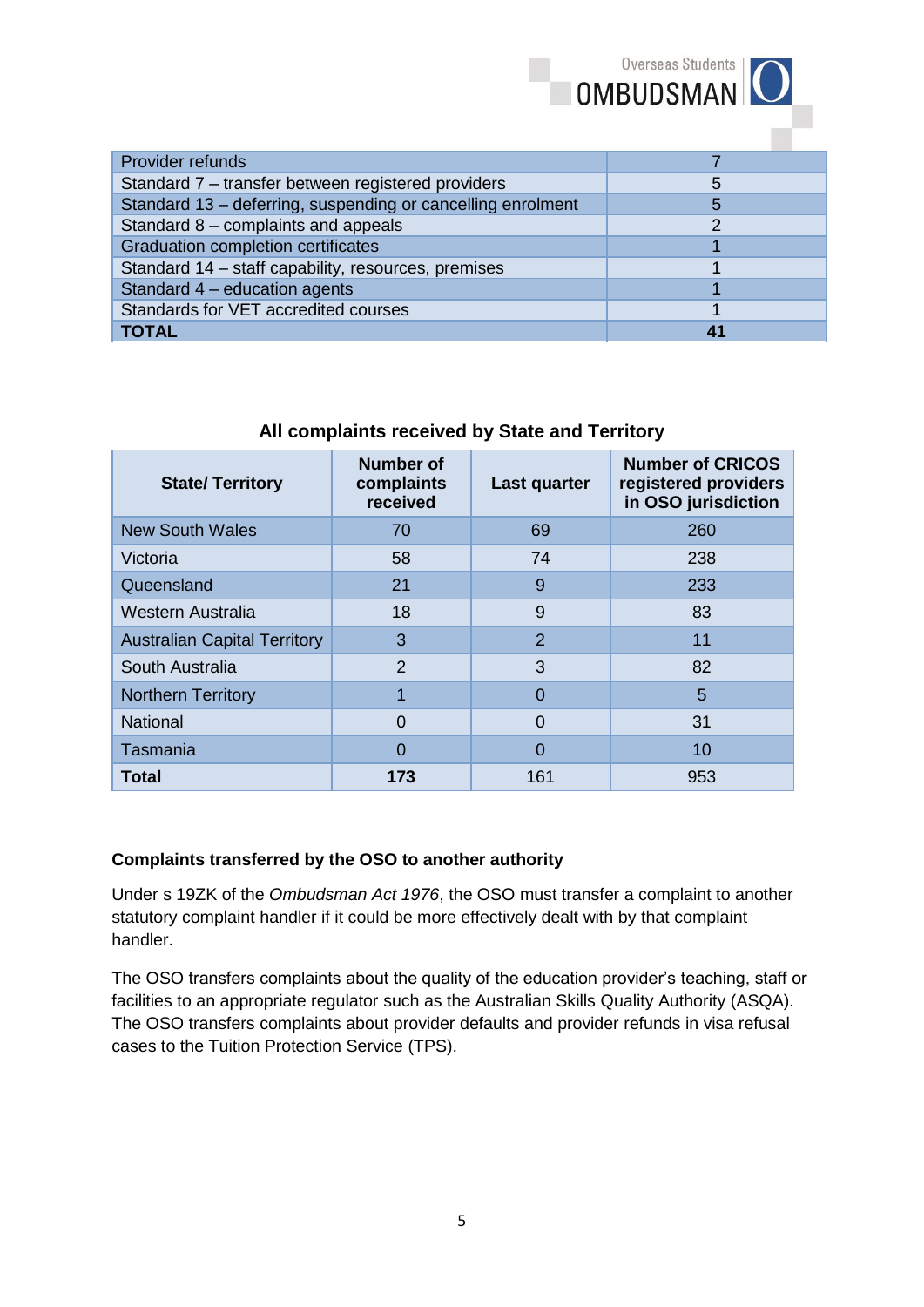

| <b>Authority</b>                                   | <b>Number of complaints</b><br>transferred |
|----------------------------------------------------|--------------------------------------------|
| <b>Australian Skills Quality Authority</b>         |                                            |
| <b>Tuition Protection Service</b>                  |                                            |
| South Australian Training Advocate                 |                                            |
| <b>Tertiary Education Quality Standards Agency</b> |                                            |

The OSO may also make disclosures under s 35A of the *Ombudsman Act 1976* to regulatory bodies or public authorities where it is in the public interest to do so. The OSO did not make any disclosures under s 35A during this quarter.

#### **Provider advice and training in best practice complaint handling**

At the time of preparing this report there were 953 providers within OSO's jurisdiction. The OSO provides training and guidance to providers about best practice complaint handling by presenting at industry forums, such as conferences, webinars and professional development events. The [OSO media and publications page](http://www.oso.gov.au/publications-and-media/) contains advice and guidance for education providers and overseas students.

In this quarter the OSO:

- presented at an International Student Advisors Network (ISANA) provider workshop on best practice in written agreements, course progress, attendance and complaints handling
- presented at a Study NSW/Australian Council for Private Education and Training (ACPET) provider workshop on best practice in written agreements, course progress, attendance and complaints handling
- presented at the NEAS Conference on the role of OSO.
- conducted two webinars through English Australia on attendance monitoring and written agreements.

#### **Publications**

In the April to June quarter the OSO published:

- a Course Progress and Attendance Issues Paper and Student Fact Sheet
- a summary of the outcomes of our August 2014 Overseas Student Health Cover **Issues Paper**
- the fifth edition of our provider e-newsletter with tips and advice to help providers prevent and resolve complaints.

These publications are available on our [website.](http://www.oso.gov.au/publications-and-media/)